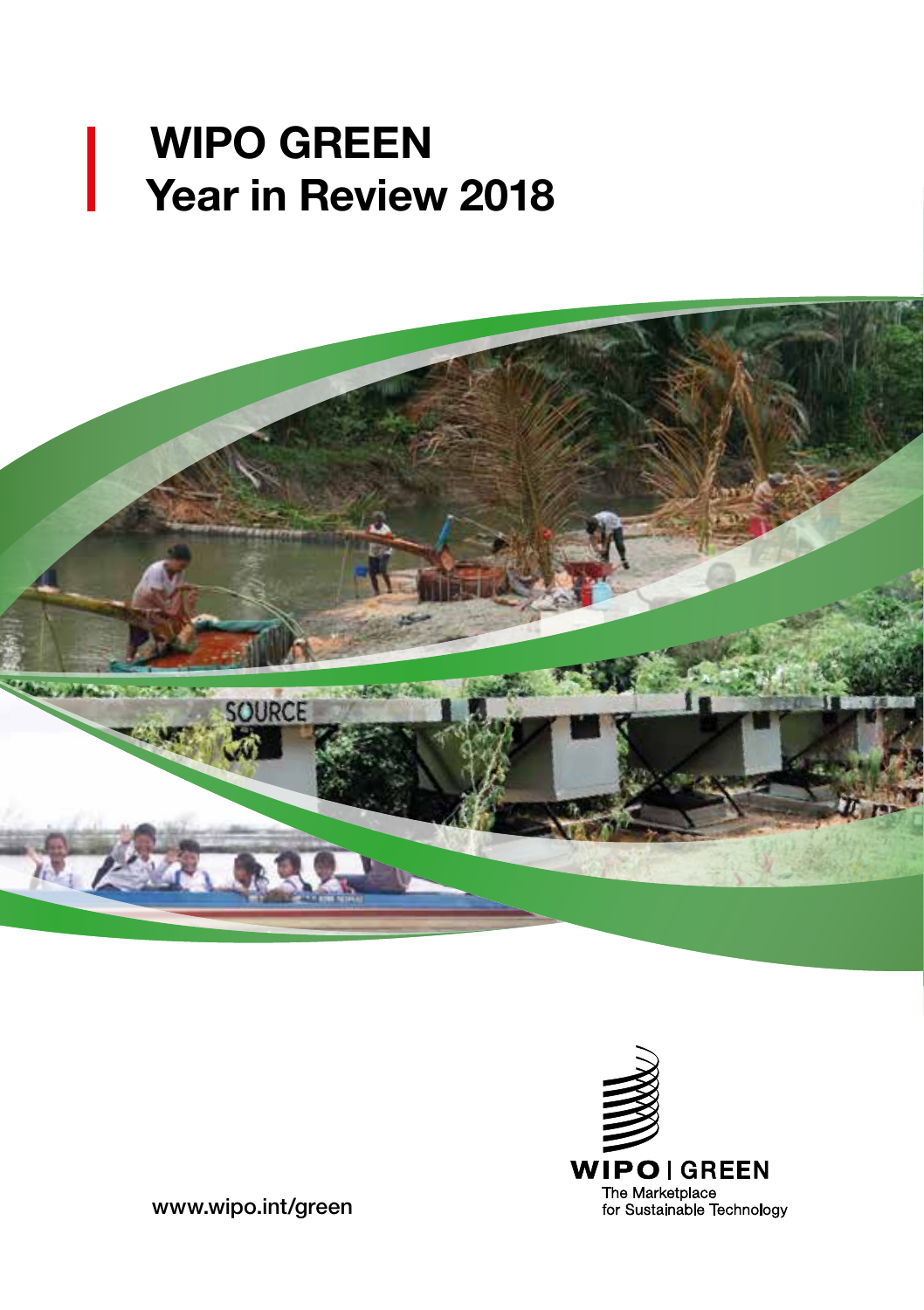## Letter from the Director General

Five years ago, we launched WIPO GREEN – a public-private partnership that promotes innovation and the diffusion of sustainable technologies – to fast-track concrete, collective action on climate change. WIPO GREEN continues to grow, evolve and demonstrate that it can catalyze green technology transfer.

In 2018, we increased the number of records in our database by 600, and leveraged the power of collaboration to connect owners and potential users of those technologies. This Year in Review 2018 provides a snapshot of our activities and achievements in this regard, including the technology transfer "deals" that resulted from our successful Matchmaking Project on Air, Agriculture, Energy and Water needs in Southeast Asia, supported by the Government of Australia.

This past year, we also reflected on our work, accomplishments, and impact in the green tech sector, and through a consultative process, laid the groundwork for the forthcoming WIPO GREEN strategic plan 2019-2023. This roadmap will define the objectives of WIPO GREEN over the next five years, ensuring that the partnership can respond to the challenges and opportunities of international green technology transfer.

Climate-change mitigation and adaptation requires concerted efforts on multiple fronts, and green technology innovation is only part of the response to one of the most complex global challenges of our time. Yet sustainable technology has been, and will continue to be, a key entry point for action because it offers immense potential to provide solutions for real-world problems exacerbated by climate change. As we look ahead, we have good reason to be optimistic about the future of green tech and its contribution to sustainable development.

By developing a targeted strategy, mobilizing our network, focusing on value-added activities, and optimizing our technology database, WIPO GREEN is poised to make a significant contribution to climate change efforts in 2019 and beyond.

Thank you for your unwavering support of WIPO GREEN.

Francis Gurry Director General World Intellectual Property Organization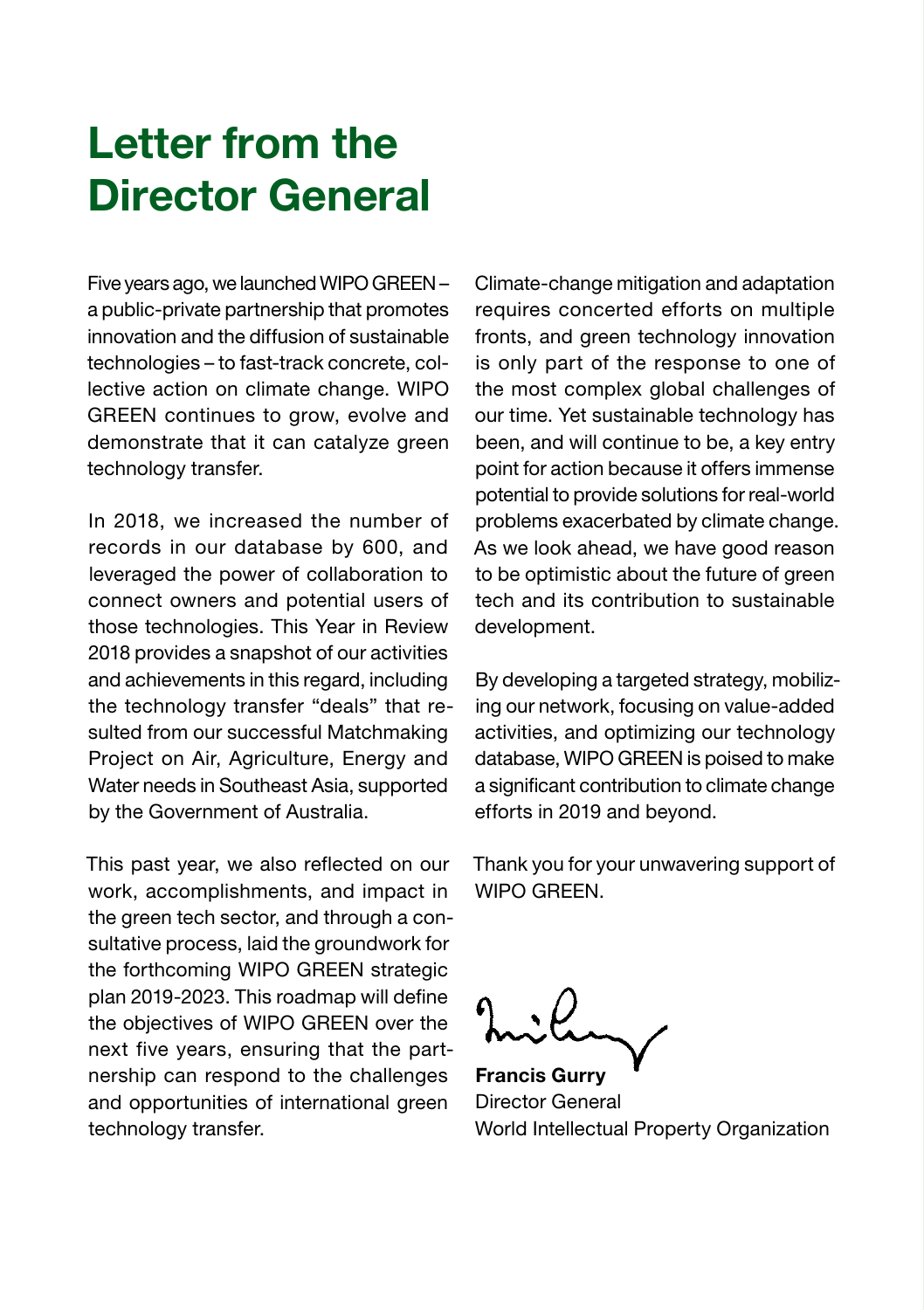# WIPO GREEN in Numbers

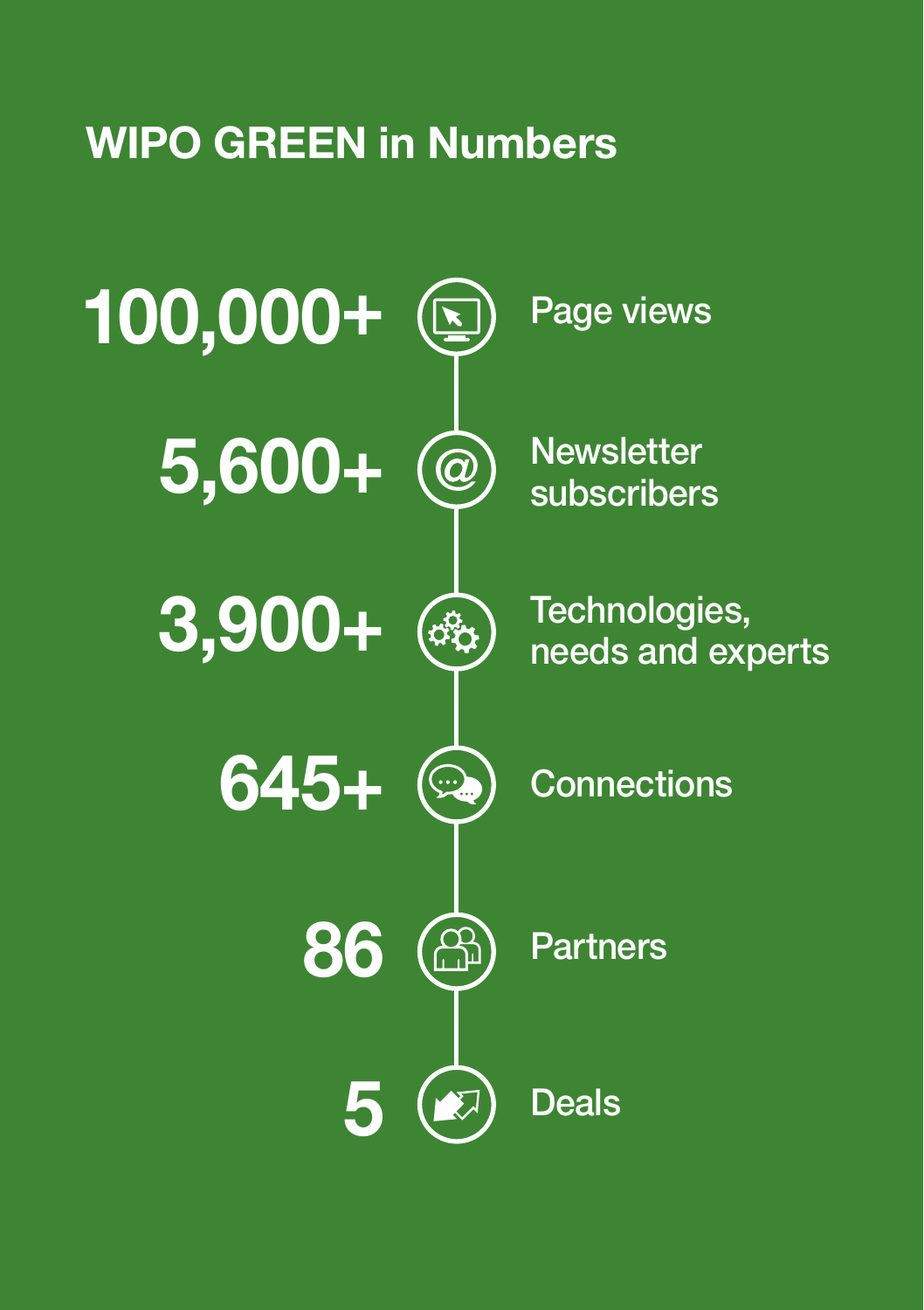## New Partners in 2018



IVL Swedish Environmental Research Institute [www.ivl.se](https://www.ivl.se)

IVL Swedish Environmental Research

Institute was founded jointly by the Swedish government and the Swedish business sector in 1966. With a multidisciplinary team composed of engineers, scientists, biologists, and political scientists, to name a few, the Institute conducts research using a holistic approach to develop innovative solutions for environmental challenges.



Reed Exhibition [www.reedexpo.com](http://www.reedexpo.com)

Reed Exhibitions is one of the world's leading events businesses, enhancing the power of face to face through data and digital tools at over 500 events a year, in 30 countries. Reed Exhibitions Middle East organizes Climate Innovations Exchange (CLIX), a World Future Energy Summit (WFES) initiative that connects entrepreneurs, innovators and investors to power climate change solutions through knowledge, innovations and funding.



Global Sustainable Technology & Innovation Conferences (G-STIC) is an annual conference that brings together key actors from across the sustainable technology and innovation sector, to review, discuss and identify breakthrough technologies. It offers a forum for collaboration and serves as a technology advisory system to national and international policy makers.



### Green Technology Bank [www.greentechbank.com](http://www.greentechbank.com)

The Green Technology Bank was established in 2017 by the Ministry of Science and Technology of China and the City of Shanghai to underline China's commitment to the 2030 Agenda for Sustainable Development and the Paris Climate Change Agreement. The Bank compiles advanced technologies and promotes environmentally friendly solutions to address development challenges.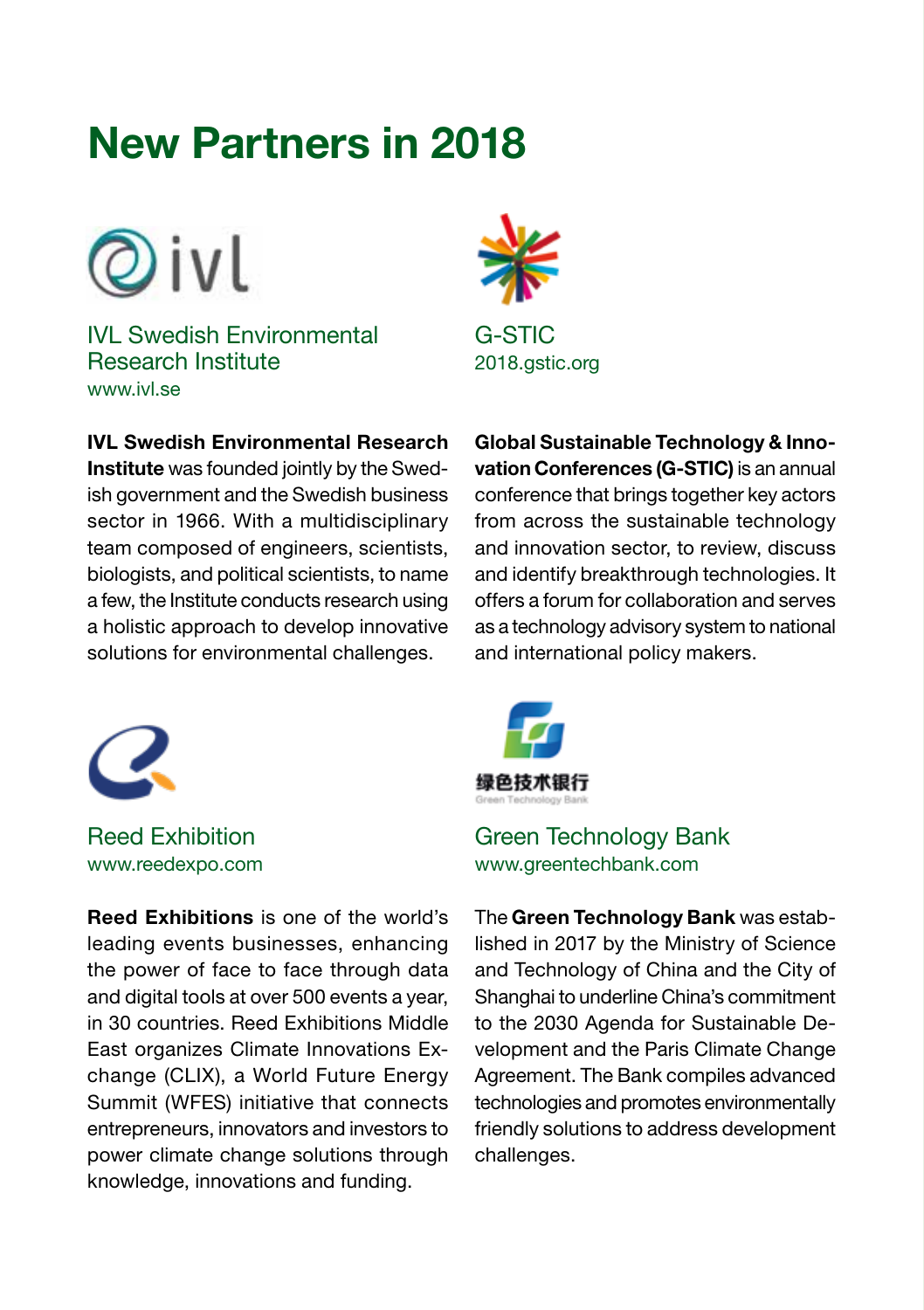# Database Highlights

- Registered users up from 1,041 in December 2017 to 1, 238 (+19%)
- By December 2018, 3,357 technologies had been uploaded into the database – up from 2, 685 in December 2017 (+25%)
- ...and 231 needs had been uploaded up from 161 needs in December 2017 (+43%)
- The WIPO GREEN Experts Database, launched in late 2017, currently features listings from 360+ experts offering a wide range of services – from engineering and technology certification to business services (legal, financial, etc.) – covering 78 countries and across all eight WIPO GREEN database categories
- WIPO GREEN Partner Fujitsu Ltd. uploaded 400+ of its assets to the technology/needs database, and concluded its first two green technology licensing agreements
- 46% of WIPO GREEN technologies are at a useable level, 29% have a proven record of commercial use and 25% are under R&D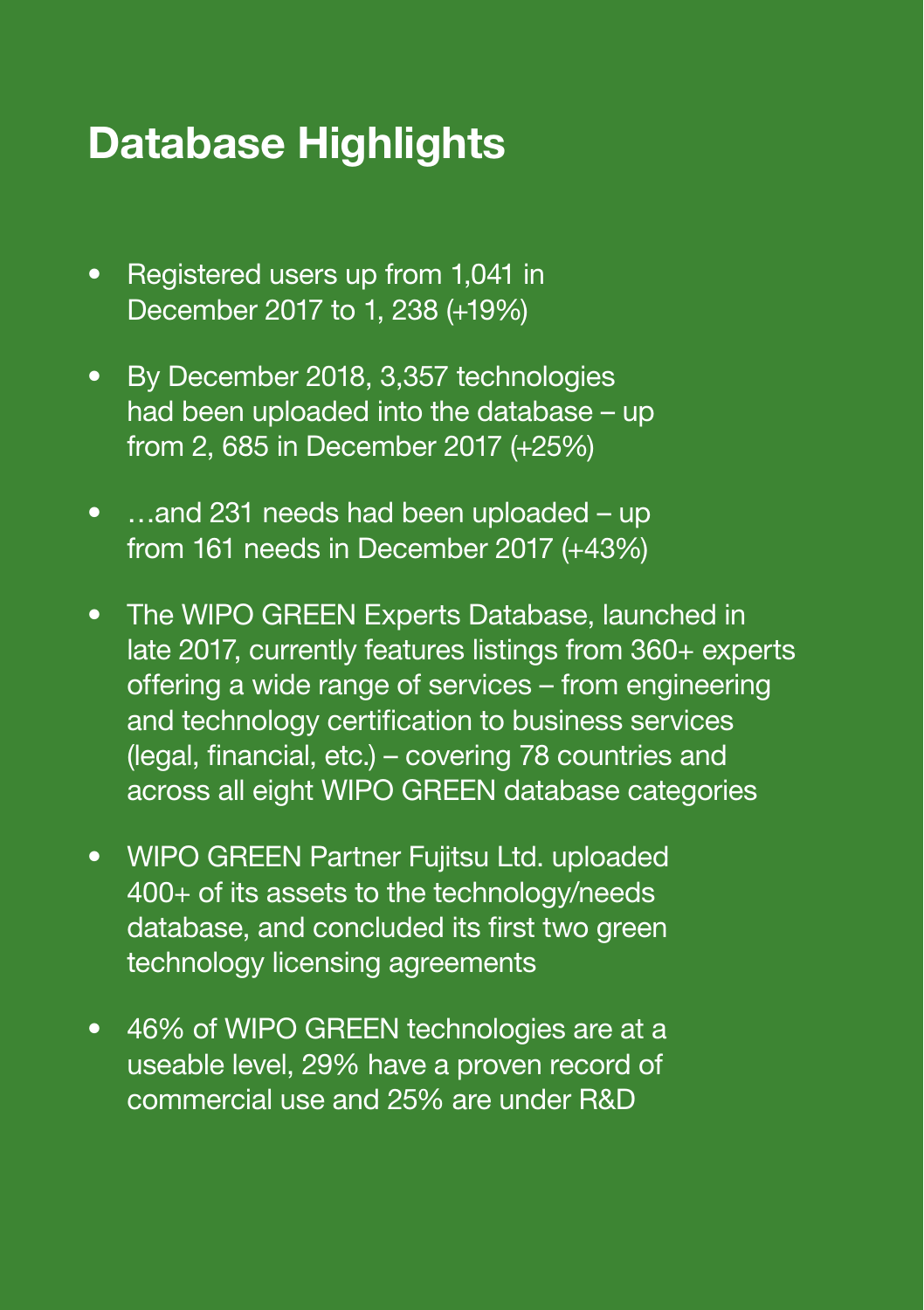### Database Uploads by Category



### Database Users by Country

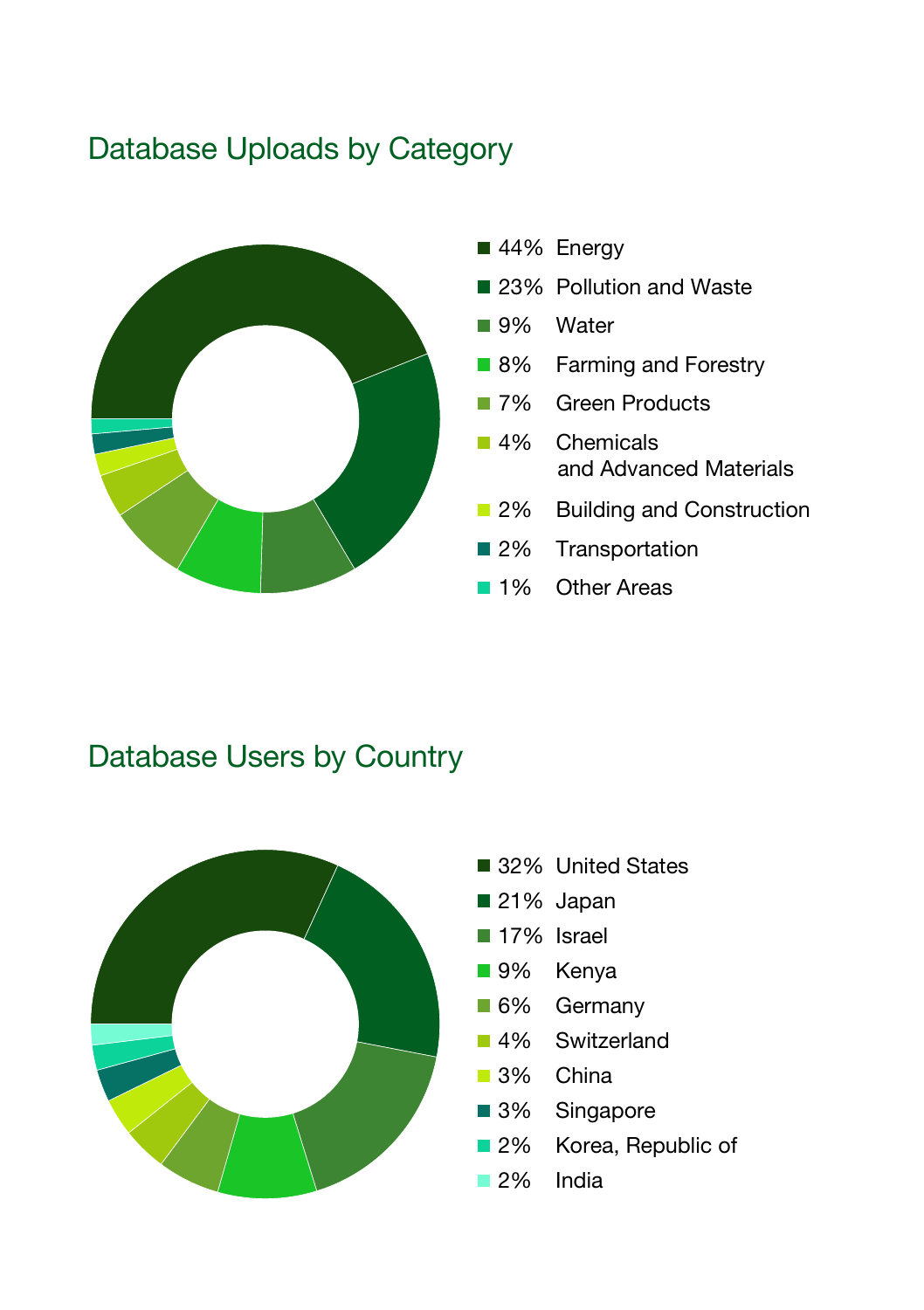# 2018 at a Glance

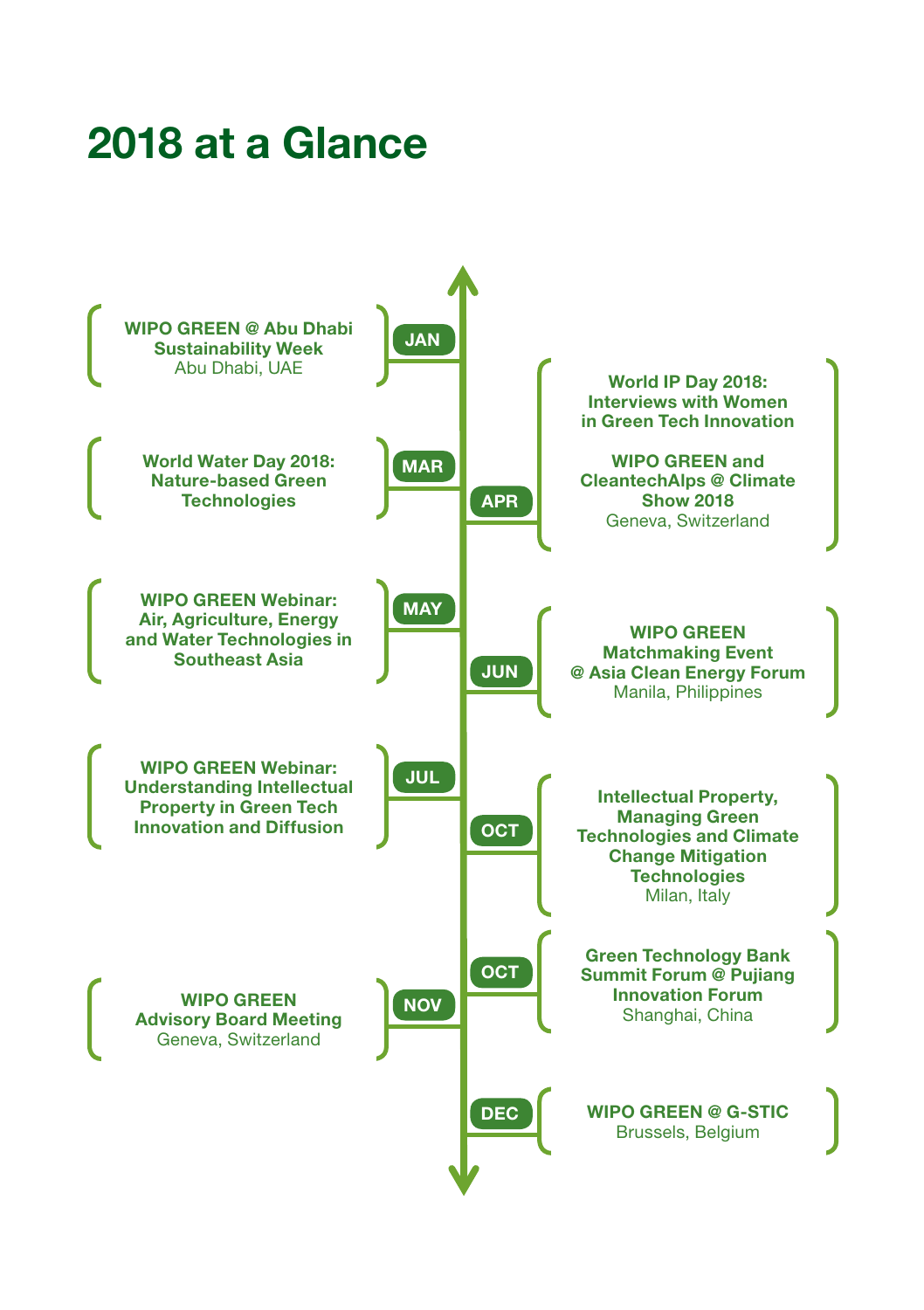## Featured Deals

Joining Forces to Promote Sustainable Water Supply



Installation of Zero Mass Water's hydropanels at the Green School in Bali, Indonesia.

### **Challenge**

"Droughts are common in Northeast Bali, where the rainy season is the only reliable source of water and needs to be stored as wells tend to dry up throughout the dry season. Groundwater is still the main source of water production." – Baxter Smith, Innovation Hub Coordinator, The Green School

The Green School's Innovation Hub seeks user-friendly, low-maintenance technologies that can increase water security in drought-prone Bali and Southeast Asia.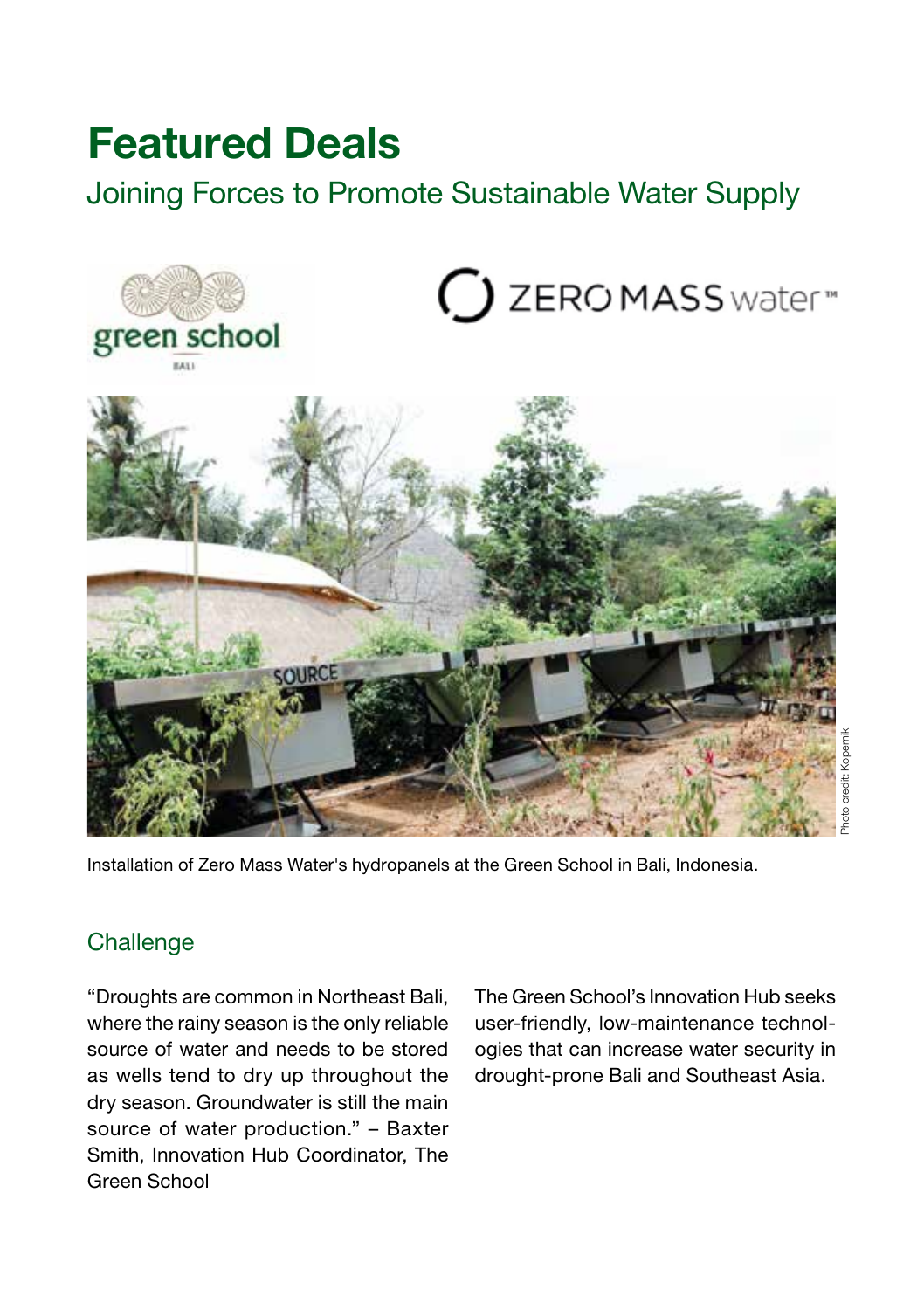### Impact

Green School, a non-profit school and social enterprise based in Indonesia, forged a partnership with Zero Mass Water, a US-based startup that created SOURCE hydropanels – a "water perfecting technology" similar to the solar panel – to generate clean drinking water from sunlight and air.

After connecting at the 2018 WIPO GREEN Southeast Asia Matchmaking Event, Zero Mass Water donated six hydropanels to

the Green School, which will be used for a dew water harvesting machine that can produce up to 5 liters of water per day.

The Green School will also use the new hydropanels for educational purposes. By showcasing innovative technologies that use renewable energy to produce water, they aim to inspire the next generation of changemakers.



Zero Mass Water dispenser at the Green School in Bali, Indonesia.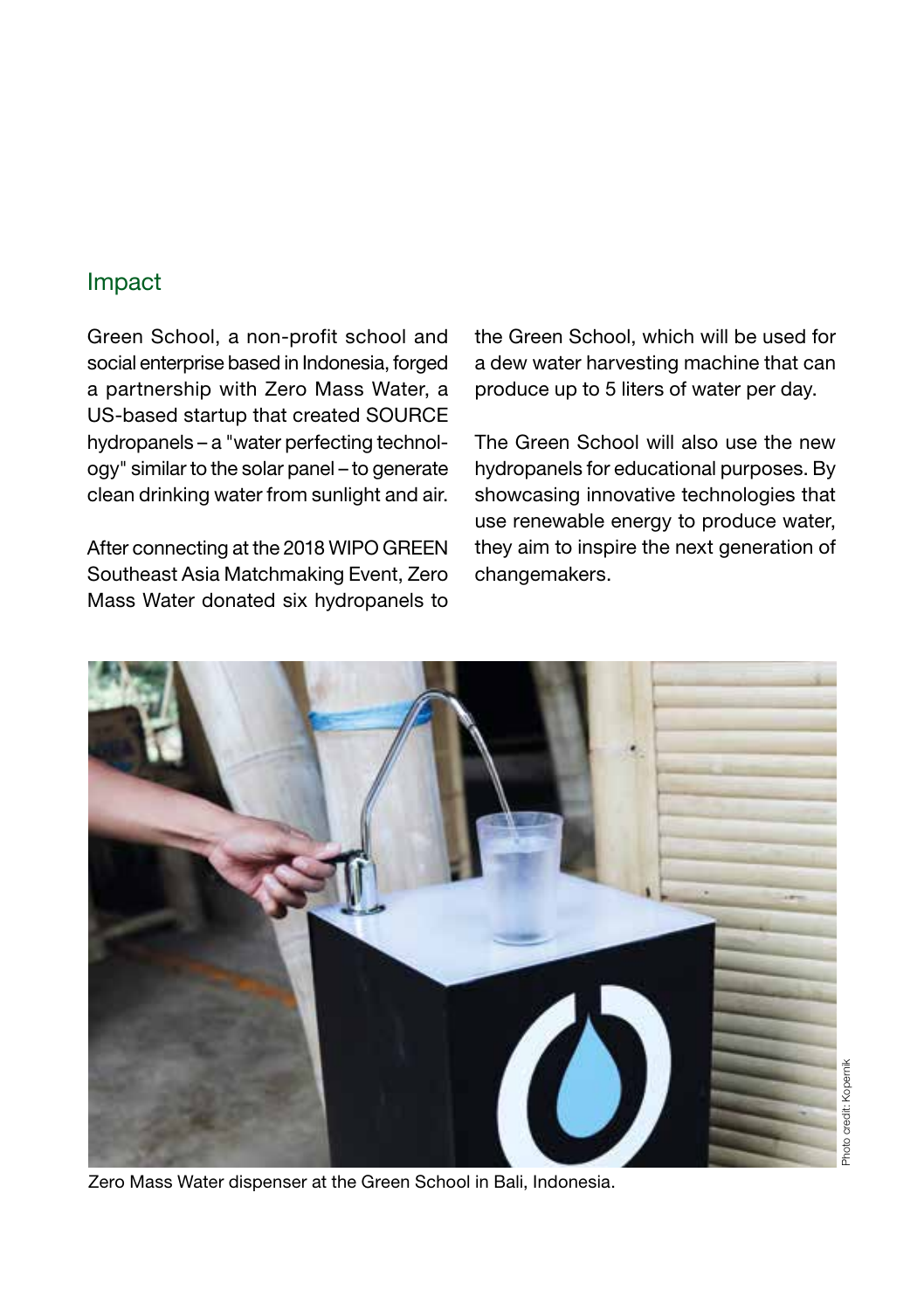## Improving Rural Electricity Access in Underserved Areas



## **ENTREPRENEURS** du Monde



Kids commuting to school in Takeo Province, Cambodia, where Okra installed their innovative solar micro-grids with Pay-as-you-go (PAYG) systems.

### **Challenge**

"The challenge is to provide clean, sustainable and affordable access to energy to Cambodian rural off-grid households." – Louis Jolivet, Business Development and Operations, Okra Solar

What is needed is a commercially viable and scalable solution.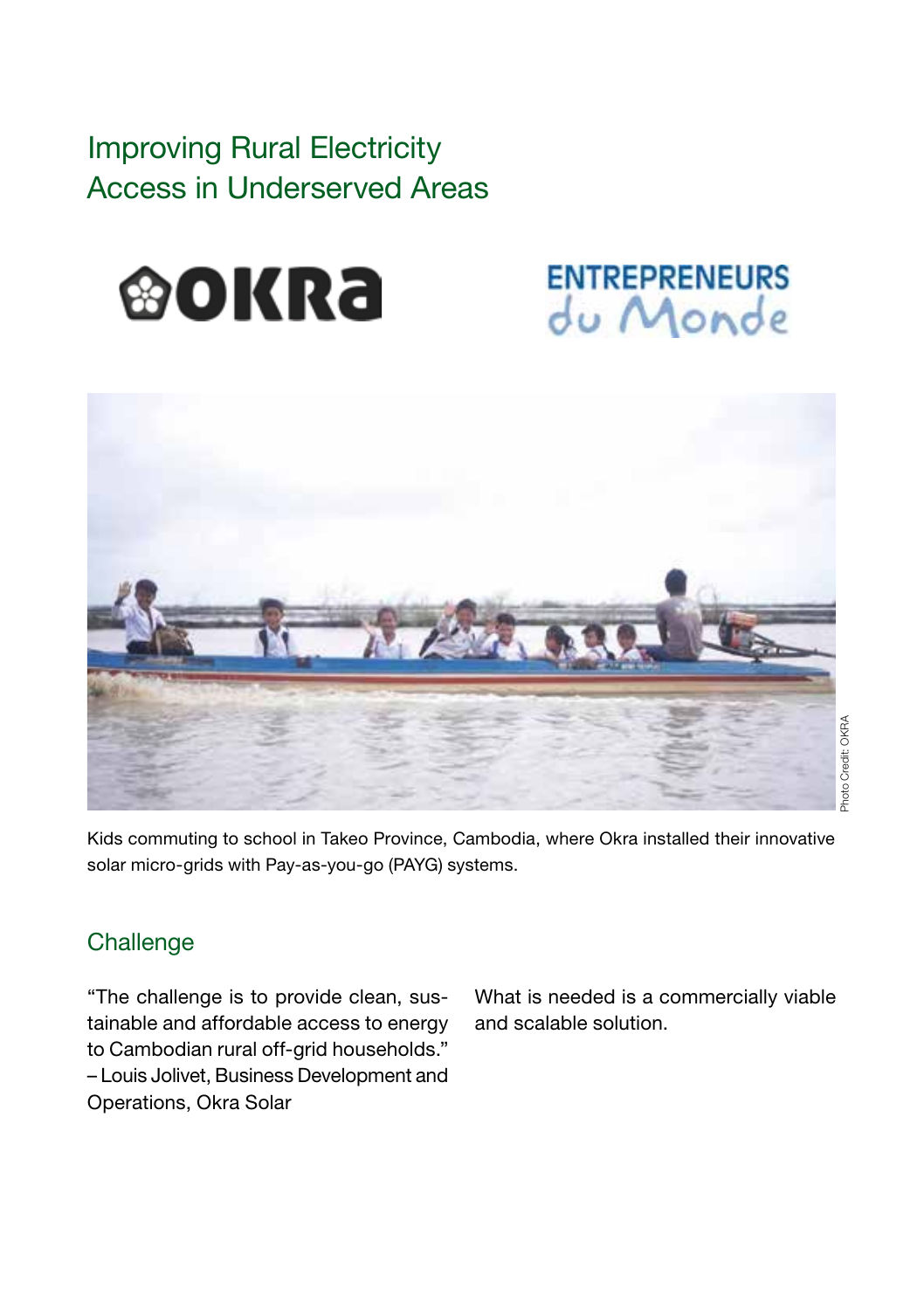### Impact

Okra Solar, a smart micro-grid technology provider in Cambodia, connected with French NGO Entrepreneurs du Monde at the WIPO GREEN Southeast Asia Matchmaking Event and are now collaborating on a project to improve electricity access in rural Cambodia. Entrepreneurs du Monde has already distributed solar power systems equipped with a pay-as-you-go mechanism to at least 60 households in Cambodia. With support from partners like Entrepreneurs du Monde, Okra smart micro-grids have

been successfully rolled out in over 100 Cambodian households, with average uptime of over 98%.

In China, Okra & Entrepreneurs du Monde also recently won the grand prize at the 2018 IEEE Empower a Billion Lives regional finals, a global competition that promotes innovative solutions for improved electricity access, organized by the Institute of Electrical and Electronics Engineers (IEEE).



Solar panel installed by Okra, one of the technology seekers identified in Cambodia, at a pilot household in Takeo Province.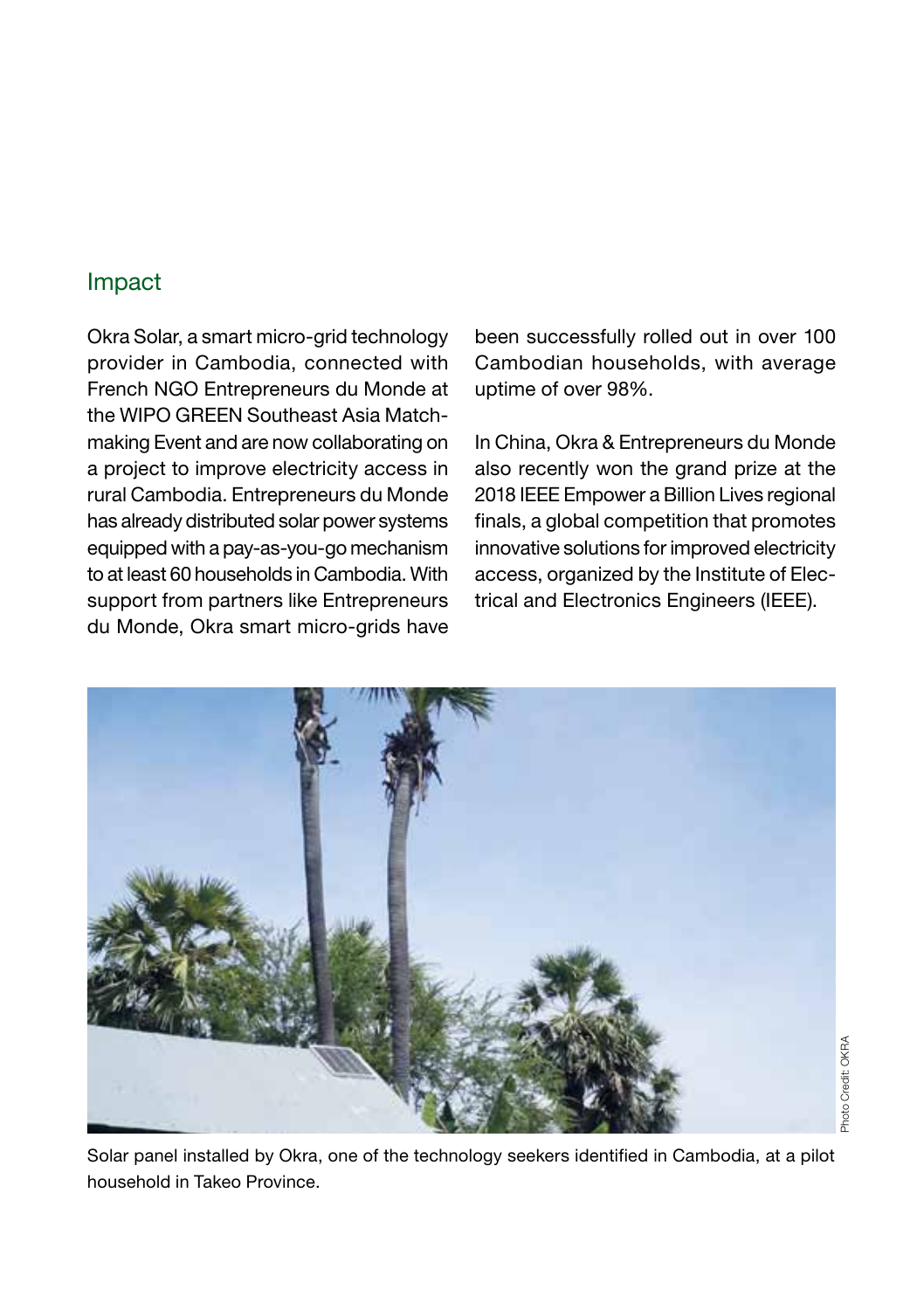# 2018 Matchmaking Project

Identifying Sustainable Solutions in Southeast Asia



Following the matchmaking event, a potential technology provider meets with Cambodian technology seeker, Okra, to discuss a possible collaboration.

In early 2018, WIPO GREEN launched a green technology matchmaking project focused on clean energy, air, water, and agriculture in the Asia-Pacific region (Cambodia, Indonesia, and the Philippines), supported by the Government of Australia.

Implemented in collaboration with local partners Kopernik and Baydrach, the project sought to catalyze green technology transfer by connecting technology seekers with potential technology and service providers, and build technology transfer and commercialization capacity.

The objective of the first phase was to uncover green technologies in the region, building on national priorities and policies. Consultations, interviews and networking yielded over 40 green technology needs from a range of public and private organizations, each looking for an innovative solution to overcome their challenge. The second phase consisted of matching needs with appropriate green technology solutions, through outreach and matchmaking.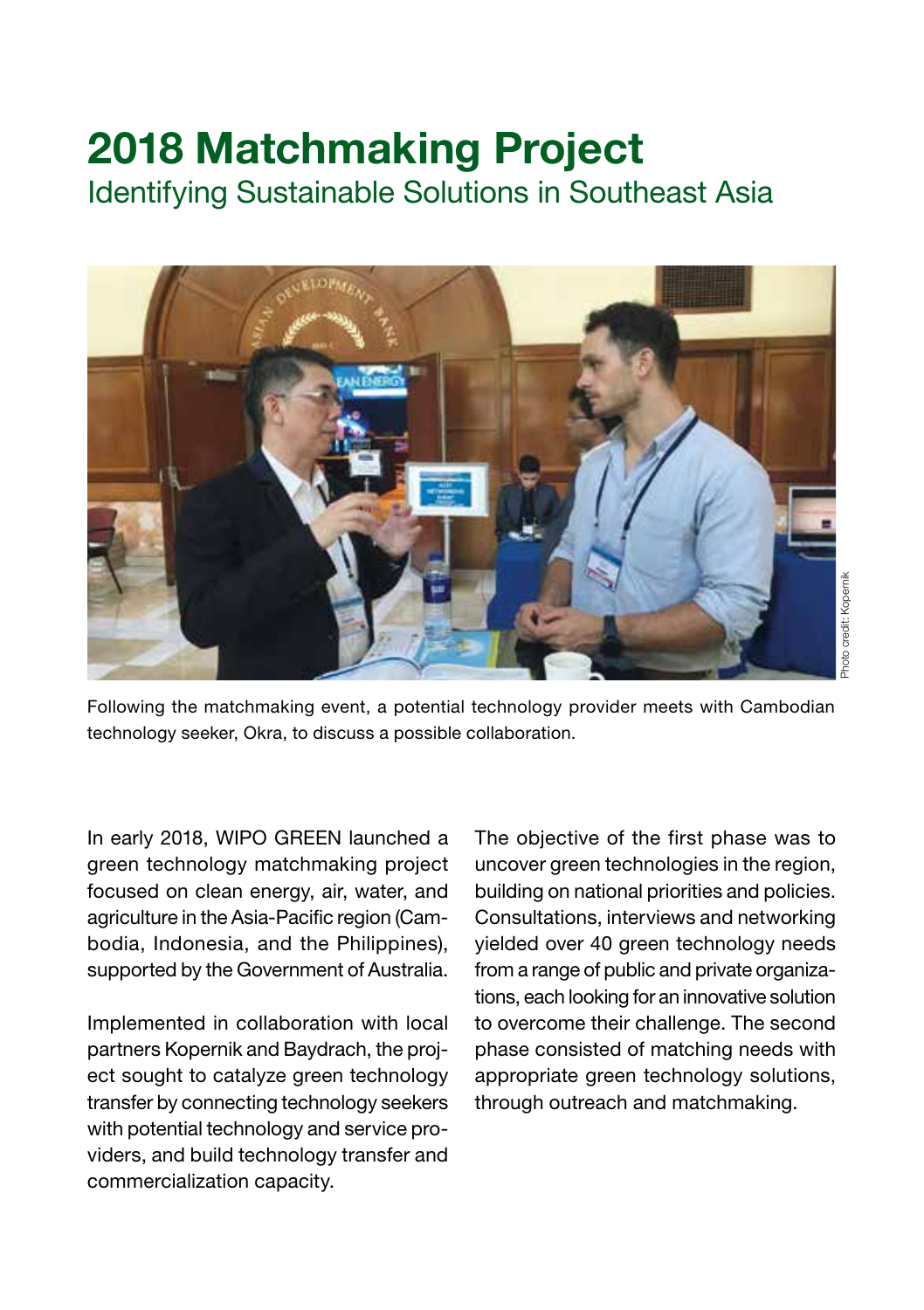During the second phase, WIPO GREEN held a matchmaking event during the 2018 Asia Clean Energy Forum (ACEF) in Manila, Philippines. The half-day session helped participants exchange ideas and connect with a range of stakeholders in the green technology sector. Participants also had the opportunity to learn more about relevant topics like project development, green tech transfer and project finance.

Three concrete "deals" have already resulted from this project and several others are in the pipeline.

85 participants 26 countries 408 connections

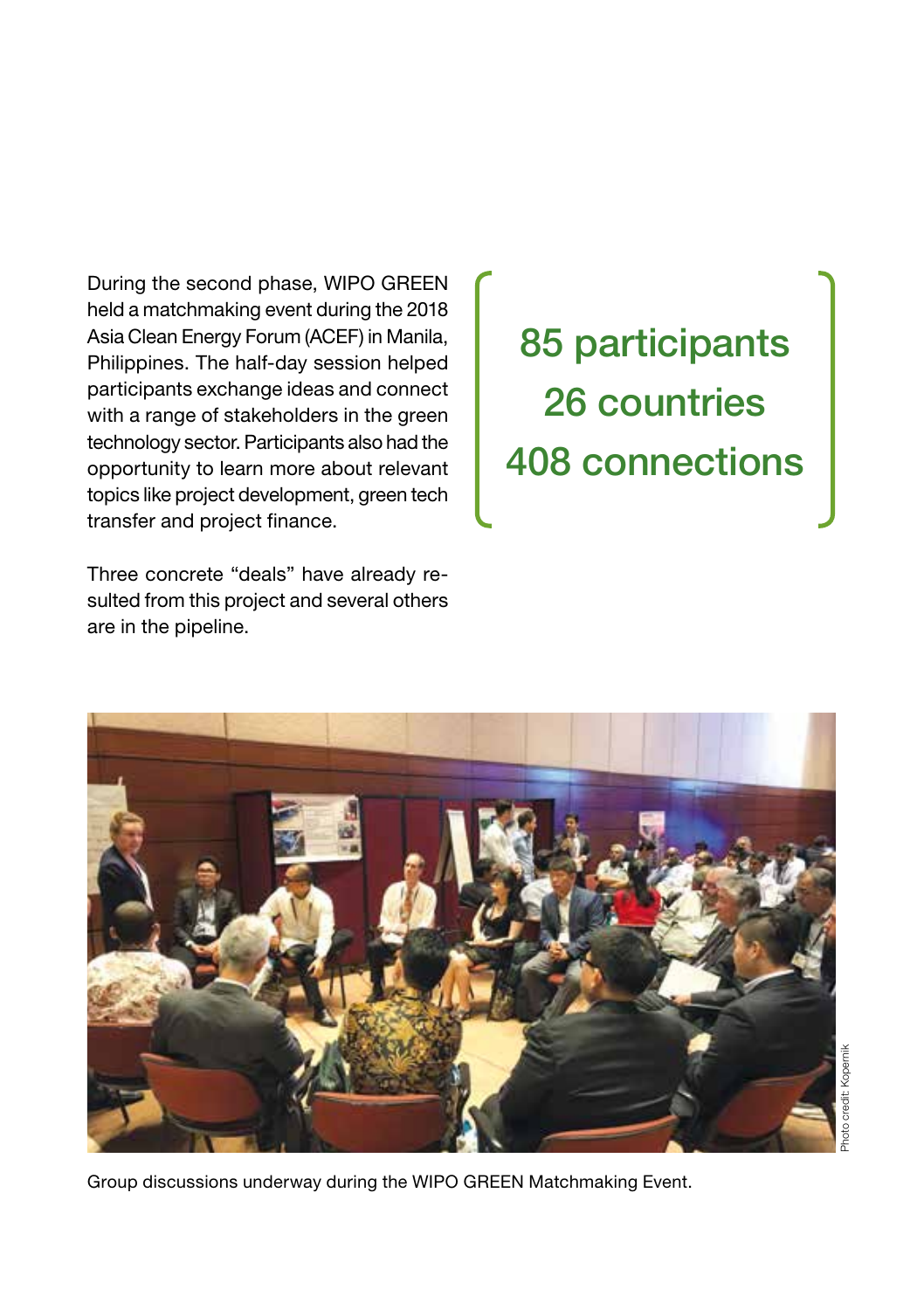# Partnership with Green Technology Bank



WIPO GREEN gave a keynote speech at the Green Technology Bank Summit Forum 2018

WIPO GREEN will be joining forces with its newest partner – the Green Technology Bank (GTB) in Shanghai – to accelerate green technology transfer in China, in support of the Sustainable Development Goals (SDGs). The GTB compiles eco-friendly technologies and promotes innovation and collaboration in the green technology sector, domestically and globally.

By the end of 2018, the GTB had already uploaded ten technologies to the WIPO GREEN Database, and is expected to upload even more in 2019. The technol-

ogies cover a range of green technology categories, including energy, farming and forestry, chemicals and advanced materials, and pollution and waste.

In the spirit of collaboration, WIPO GREEN took part in the Green Technology Bank Summit Forum 2018 in Shanghai, China. The Summit took place during the annual Pujiang Innovation Forum – a yearly international innovation forum launched by the Ministry of Science and Technology of the People's Republic of China and Shanghai Municipal People's Government.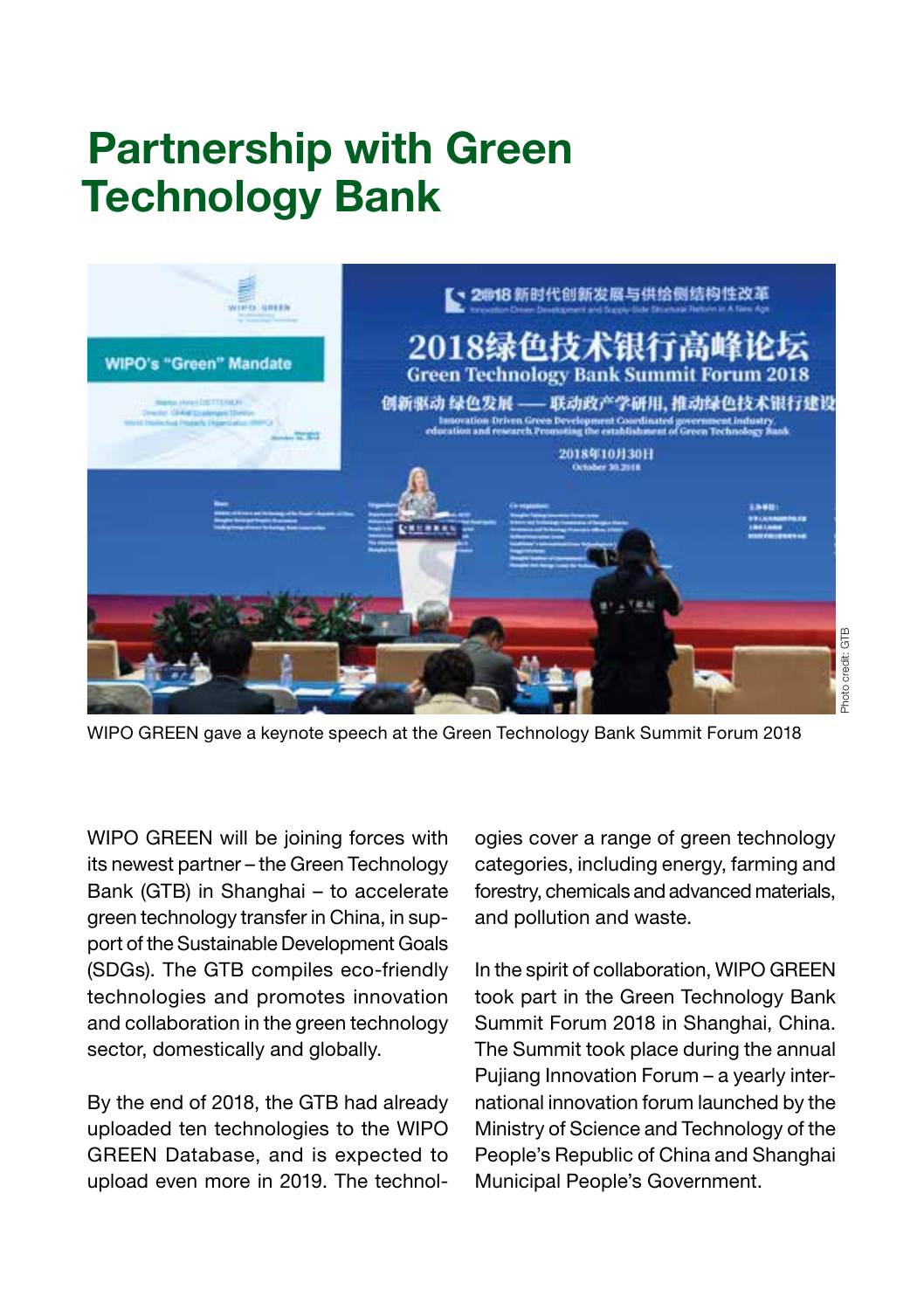## WIPO GREEN Partners Worldwide



#### Europe

- ∙ Advance Water Technologies  $(11K)$
- ∙ CambridgeIP (UK)
- ∙ CleantechAlps (Switzerland)
- ∙ Climate KIC (Switzerland)
- ∙ Climate Technology Centre and Network, UNEP/CTCN (Denmark)
- ∙ Danish Patent and Trademark Office (Denmark)
- ∙ EcoMachines Ventures (UK)
- ∙ Engineers Without Borders (UK)
- ∙ GIVEWATTS (Sweden)
- ∙ G-STIC (Belgium)
- ∙ Innovation Insights (Switzerland)
- ∙ Institut National de la Propriété Industrielle (France)
- ∙ International Chamber of
- Commerce (France) ∙ International Federation of
- Intellectual Property Attorneys (Switzerland) ∙ International Federation
- of Inventor's Associations (Switzerland)
- ∙ IP\*SEVA, Intellectual Property for Sustainable Energy Ventures (Germany)
- ∙ IVL Swedish Environmental
- Research Institute (Sweden)
- ∙ Leonhard Ventures (Germany)
- ∙ Magnefico GmbH (Switzerland) ∙ NEUW Ventures (Switzerland)
- ∙ Patenterprise (Switzerland)
- ∙ R20 Regions of Climate Change Action (Switzerland)
- ∙ SEED Initiative (Germany)
- ∙ Siemens (Germany)
- ∙ TechnologieAllianz (Germany)
- ∙ The Ground\_Up Project
- (Switzerland)
- ∙ Toilet Board Coalition
- (Switzerland)
- ∙ United Nations Environment
- Program (France) ∙ United Nations Industrial
- Development Organization (Austria)
- ∙ Vaultitude (former IPCHAIN) (UK)
- ∙ Waterpreneurs (Switzerland) ∙ World Business Council for
- Sustainable Development (Switzerland)

#### Southeast Asia, East Asia & Oceania

- ∙ Asia IP Exchange / Hong Kong Trade Development Council
- (Hong Kong SAR, China)
- ∙ Asian Development Bank
- (Philippines) ∙ Asia-Pacific Industrial Property Center - Japan Institution
- for Promoting Invention and Innovation (Japan) ∙ Australian CleanTech (Australia)
- ∙ China Technology Exchange (CTEX) (China)
- ∙ CleanTek Market (Australia)
- ∙ Fujitsu Limited (Japan)
- ∙ Green Technology Bank (China)
- ∙ Haier (China)
- ∙ International IP
	- Commercialization Council
- (Hong Kong) ∙ IP Nexus (Hong Kong SAR, China)
- ∙ Japan Intellectual Property
- Association (Japan)
- ∙ Japan Patent Attorneys
- Association (Japan)
- ∙ Kopernik (Indonesia)
- ∙ Korea Technology Finance Corporation (Republic of Korea) - KOTEC
- ∙ PatSnap (Singapore)
- ∙ Queensland University of
- Technology (Australia) ∙ Robin Paul Advisory (Malaysia)
- ∙ Singapore-ETH Centre for Global Environmental
- Sustainability (Singapore) ∙ South-South Global Assets and
- Technology Exchange (China) ∙ Team E-Kansai (Japan)
- ∙ Teijin Limited (Japan)
- ∙ VisionEdge Technologies Pte Ltd (Singapore)
- ∙ Waseda Environmental Institute (Japan)

### Central & Southern Asia

- ∙ Patent Agents Association, India (India)
- ∙ Sathguru Management Consultants (India)
- ∙ Villgro Innovations Foundation
- (India)

#### North Africa & Western Asia ∙ Inovent (Turkey)

- ∙ League of Arab States (Egypt)
- ∙ Reed Exhibitions FZ-LLC (United Arab Emirates)
- ∙ Sabancı University (Turkey)
- ∙ K. A. CARE (Saudi Arabia)
- ∙ Kuwait Environment Public
- Authority (Kuwait) ∙ Licensing Executives Society
- International (Turkey) ∙ Office Marocain de la Propriete
- Industrielle et Commerciale (Morroco) ∙ Technology Development
- Foundation of Turkey (Turkey)

#### Sub-Saharan Africa

- ∙ African Agricultural Technology Foundation (Kenya)
- ∙ Ghana Bamboo Bikes Initiative (Ghana)
- ∙ Kenya Climate Innovation Center (Kenya)
- ∙ Strathmore University, CIPIT (Kenya)
- ∙ The Innovation Hub (South Africa)

#### Latin America & Caribbean

- ∙ Brazilian Forum of Innovation and Technology Transfer Managers (Brazil)
- ∙ National Institute of Industrial
- Property (Brazil) ∙ Solben (Mexico)
- 

### North America

- ∙ Association of University Technology Managers (USA)
- ∙ Crosstaff Solutions (Canada)
- ∙ General Electric (USA)
- ∙ infoDev / The World Bank (USA)

∙ United Nations Office for South-South Cooperation (USA) ∙ Canadian Intellectual Property Office (Canada)

∙ InvenTrust (USA) ∙ Public Interest Intellectual Property Advisors (USA)

∙ Qualcomm (USA) ∙ United Nations Global Compact

 $(1|S_A)$